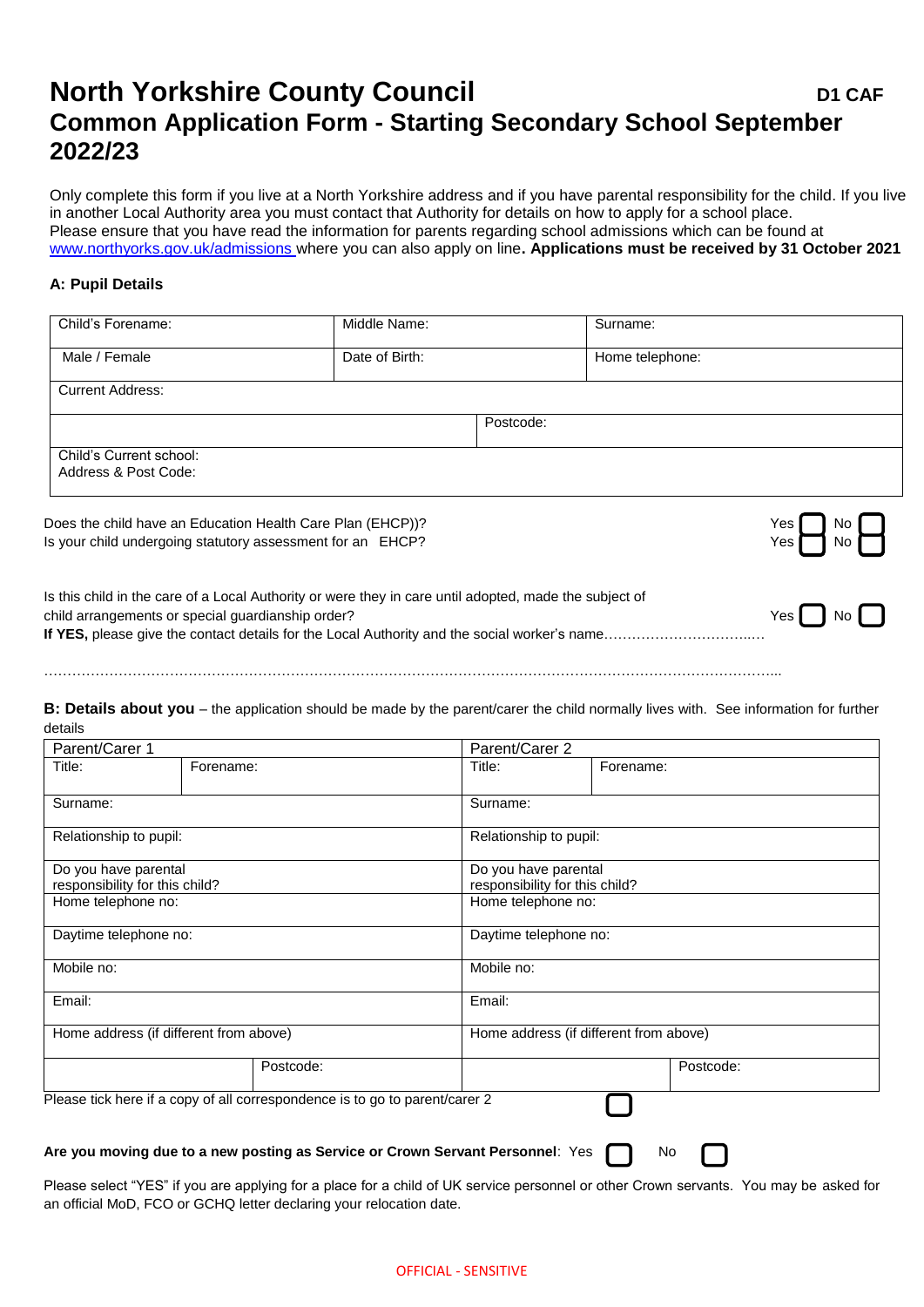## **C: Your school preferences**

You can name up to five schools in order of preference. Please think carefully about your preferences as it may not be possible to change them (see enclosed information). It is important that you list them in the order you would most like a place – if a place can be offered at more than one of the schools you name, a place will only be offered at your highest preference.

Listing only one school or listing the same school a number of times will not improve your chances of being offered a place there and may lead to us offering a place at a school you would prefer your child not to attend. We strongly recommend that you list the normal school for your home address as one of your preferences, in case we are unable to offer your child a place at the school you prefer.

You should check whether any of the schools you name are a Voluntary Aided school or an Academy as they may require the completion of a supplementary information form (SIF) to enable them to assess your application against their school's admissions policy. Failure to submit a SIF will result in your application being considered after all applications where a SIF has been submitted.

| 1) First preference  |  |
|----------------------|--|
| 2) Second preference |  |
| 3) Third preference  |  |
| 4) Fourth preference |  |
| 5) Fifth preference  |  |

(Ripon Grammar School: If you have put a preference for this school please add, next to the school name, if you would like to be considered for a day place, a weekly boarding place or a termly boarding place. If you would like to be considered for both day and boarding places, you must list them as separate preferences)

**D: Siblings** – Will there be a brother or sister attending one of your preferred schools in **SEPTEMBER 2022** (see information for parents guide for definition of a sibling)?

| Forename | Surname | Date of Birth | Gender<br>M/F | School attending in 2022 |
|----------|---------|---------------|---------------|--------------------------|
|          |         |               |               |                          |
|          |         |               |               |                          |
|          |         |               |               |                          |

**E: Exceptional social or medical reasons** -for your choice of school. (NB Professional evidence WILL be required by 31 October 2021 otherwise we will not be able to consider your reasons without evidence). See frequently asked questions in the information for parents.

## **F: Declaration and Signature:**

I confirm that I have read the information for parents before completing this form.

| I understand that transport to a preferred school which is neither the catchment school nor the nearest school may be my responsibility |
|-----------------------------------------------------------------------------------------------------------------------------------------|
| for the duration of my child's time at the school.                                                                                      |

I understand that a place offered on the basis of false information may be withdrawn. I understand that the local authority may undertake checks to verify the address and information provided.

I certify that the details provided are accurate and that I have legal responsibility for the child.

| Signature           | Date |
|---------------------|------|
|                     |      |
|                     |      |
| Name (planna print) |      |

Name (please print)

**General Data Protection Regulation (GDPR) and the Data Protection Act 2018** – The data collected on this form will be held on file for six years. *North Yorkshire County Council may make enquiries about the validity of the information provided from other central and / or local government*